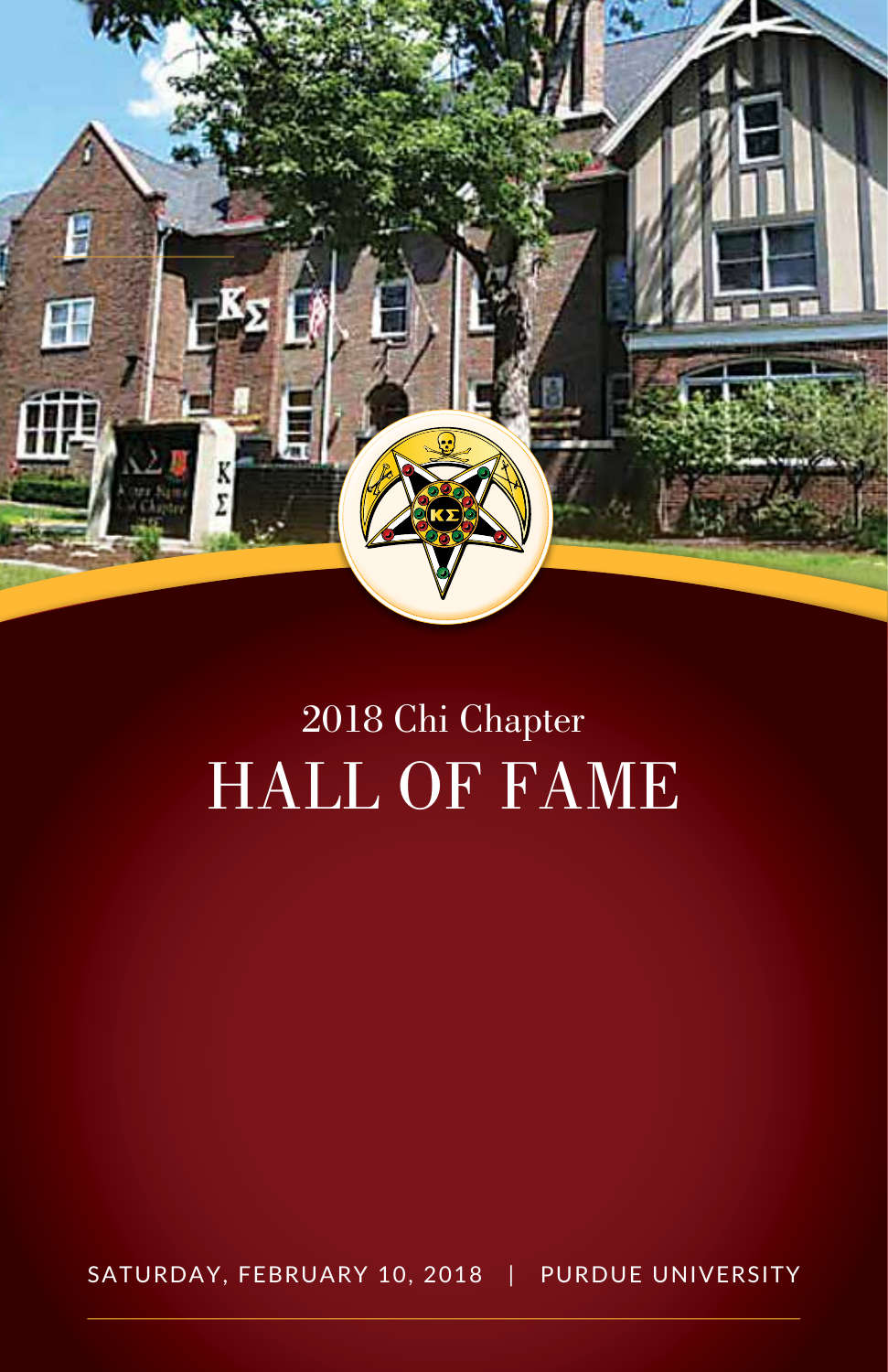

## WELCOME

### **TO THE 22ND ANNUAL HALL OF FAME & MAN OF THE YEAR INDUCTION CEREMONY**

The 22nd Annual Chi Chapter Hall of Fame Awards are presented by the Chi Chapter of Kappa Sigma Fraternity at Purdue University. Conceived as a means of honoring our alumni for outstanding achievements and service, this award has become an integral part of our tradition here at Chi Chapter.

Kappa Sigma is a national fraternity with great pride and a tradition of excellence that our many distinguished alumni have served to enhance throughout the years. Since its founding in 1885, Chi Chapter has seen many brothers rise to positions of prominence.

Congratulations to those who have been awarded this honor!

**THIS YEAR'S HALL OF FAME INDUCTEE IS:** Jack Rozwat '80

**2018 CHI CHAPTER MAN OF THE YEAR:** Jim Zeitler '65

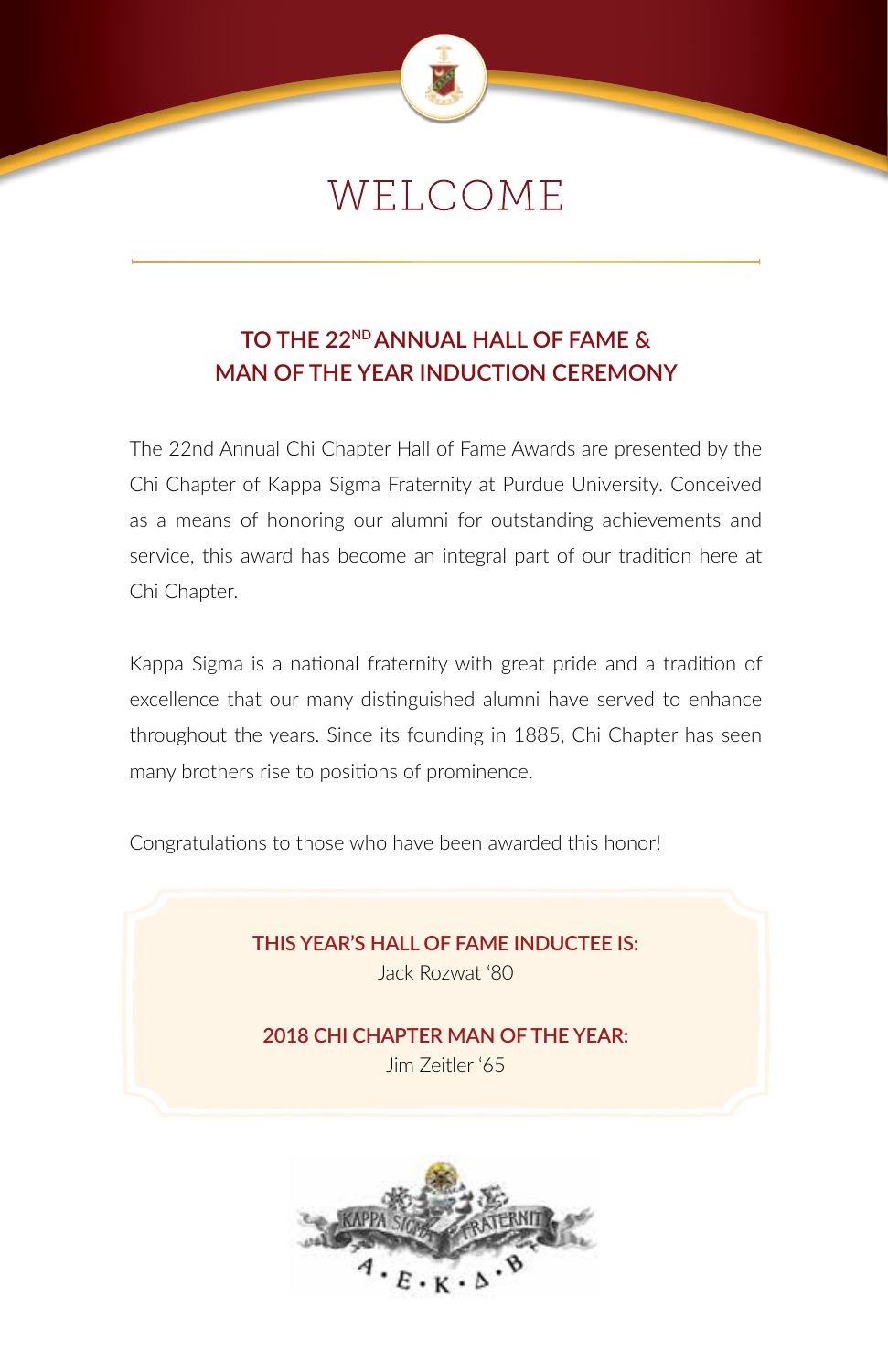

## PROGRAM

### WELCOME

Master of Ceremonies Mike Galt '82

### GRACE

Anthony Larose '15

### INTRODUCTION OF DISTINGUISHED GUESTS

Distinguished Guests Educational Foundation Board Alumni Committee (AAA's) House Association Board Mike Galt '82

### UNDERGRADUATE RECOGNITION SCHOLARSHIPS

Rich Adams '83

### STATE OF THE CHI CHAPTER HOUSE ASSOCIATION

House Board Member, Mike Galt '82

### STATE OF THE CHAPTER

Ariun Yerma '15

### HALL OF FAME INDUCTION

Jack Rozwat '80

### CHI CHAPTER MAN OF THE YEAR

Jim Zeitler '65

### CLOSING

Matt Galt '82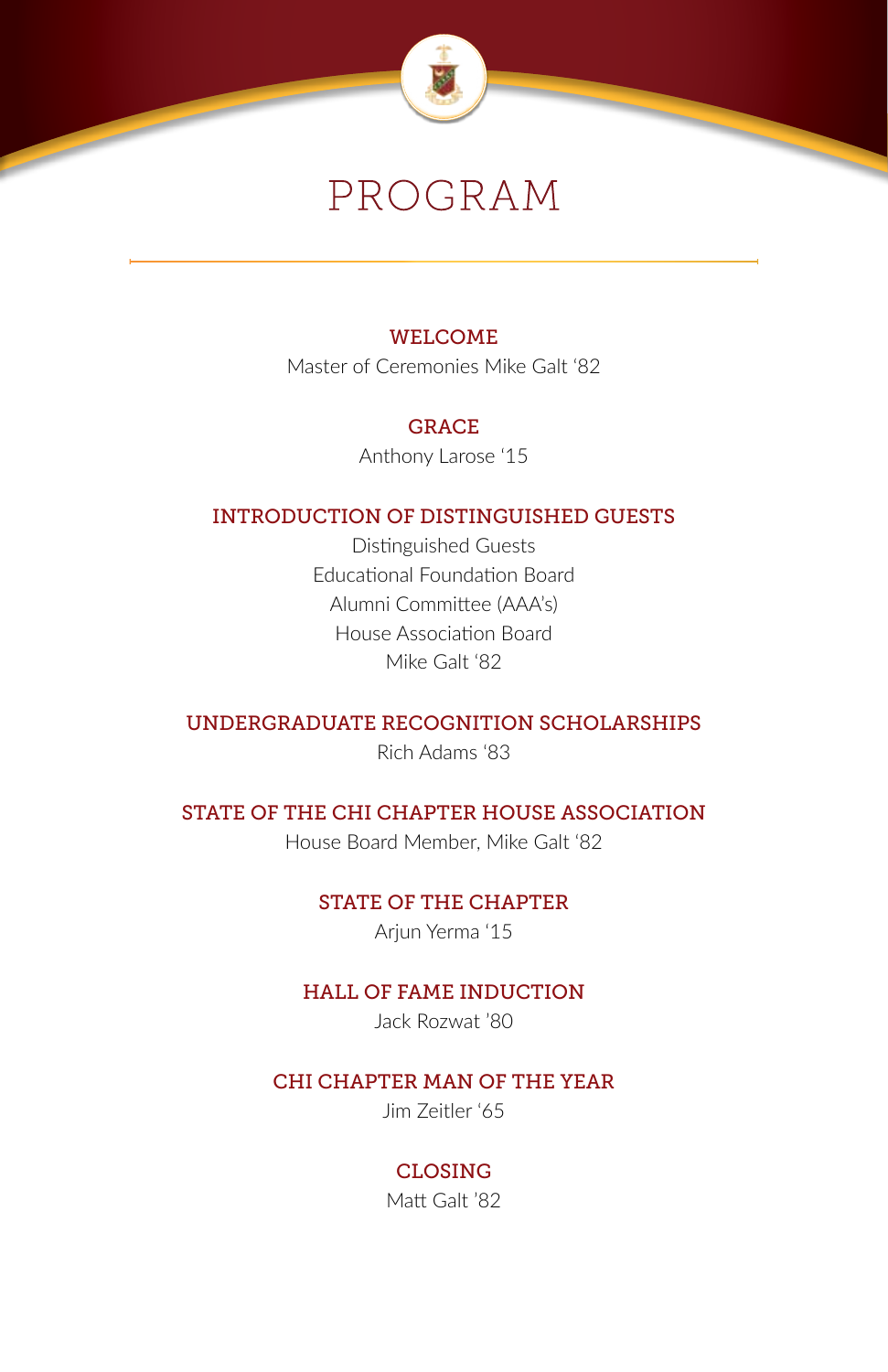

### **CHI CHAPTER EDUCATIONAL FOUNDATION** SCHOLARSHIP RECIPIENTS

#### Brothers,

The Chi Chapter Educational Foundation (EDFO), a 501(c) (3) non-profit organization that supports educational programming and scholarships for the chapter, is proud to offer scholarships to our undergraduate brothers. Thanks in large part to increased giving by alumni, we were able to give a greater amount of scholarships than in recent years. The members of the EDFO board appreciate the dedication and support of our alumni network when it comes to supporting the chapter. At this year's annual banquet we ask again that you consider making a donation to the EDFO - additional information on how and where to donate can be found on our website (http://chikappasigmaalumni.org/ fraternity\_edfo/how-to-donate). Alternatively, feel free to speak directly with any member of the EDFO and we'll be happy to assist if you have any questions. Thank you again for your continued support!

AEKDB, Chi Chapter Educational Foundation Board

Rich Adams '83, Matt Brozovic '82, Brandon Hausauer '05, Charlie Marshall '61, & Steve Springer '67

### SCHOLARSHIP RECIPIENTS:

Max Babcock '16 Derrick Brownlee '16 Sam Knecht '16 James Koehler '14 Christopher Land '13 Zach Procuik '15 Patrick Ryan '14 Connor Tebbe '16 Arjun Verma '15

### CHI CHAPTER MEN OF THE YEAR

2000 Joseph Harshman '48 2001 Scott French '81 & Mike Galt '82 2002 Robert Sorensen '60 2003 Doug Kowert '60 2004 Eric Wenaas '59 2005 Jim Milner '79 2006 Joseph Harshman '48 2007 Stuart Williams '00 2008 Mike Griffin '90

2009 Lloyd Zickert '45 2010 Gordon Binder '54 2011 William Topercer '58 2012 Steven Beering '85 2013 Mike Eskew '68 2014 Charlie Marshall II '61 2015 Steven Springer '67 2016 Ronald Tadashi Yara '66 2017 Andrew Castor '84 **2018 Jim Zeitler '65**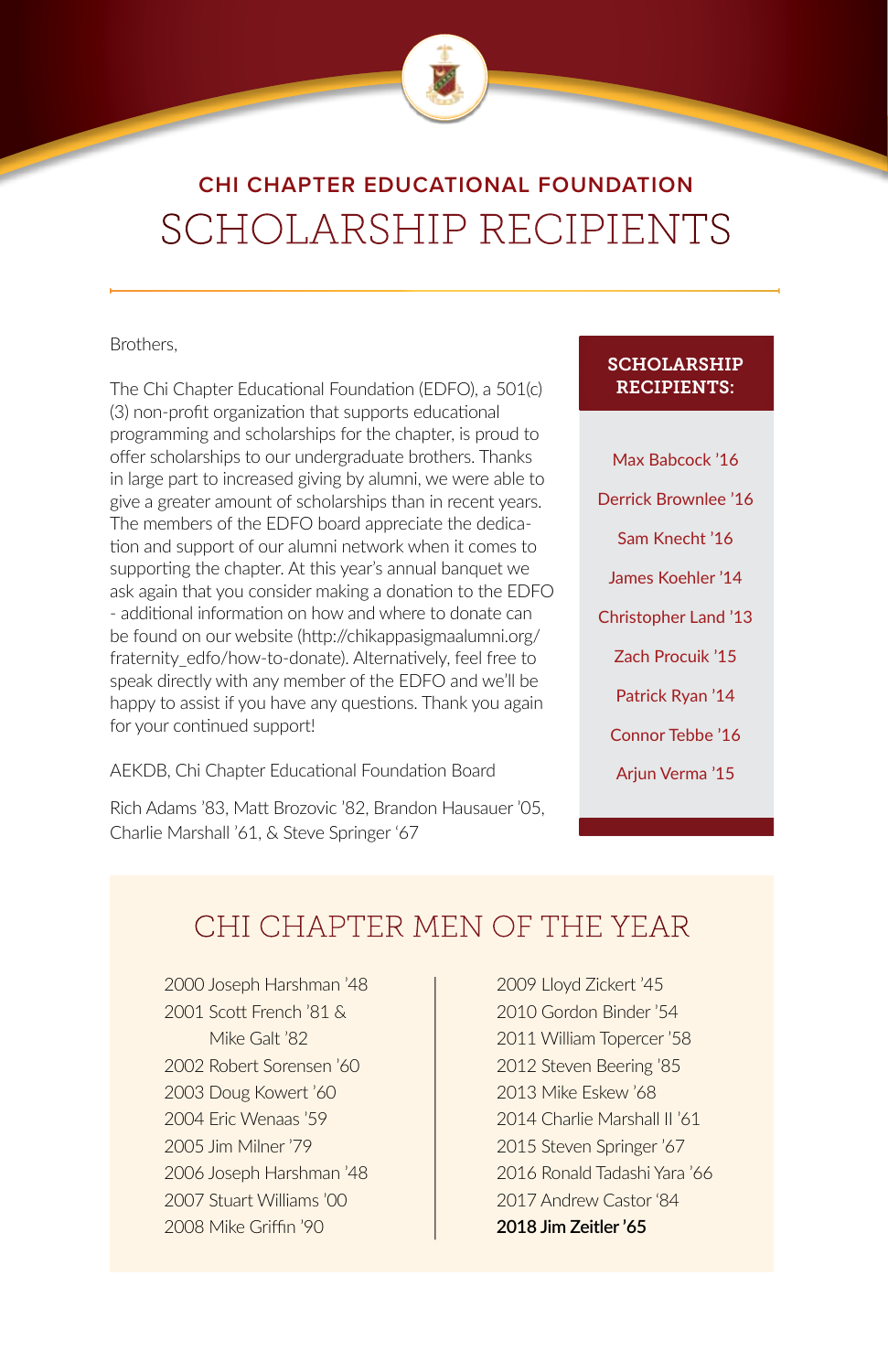

### **MAN OF THE YEAR** JIM ZEITLER '65



Brother Jim Zeitler , from Henderson, NV was initiated into the Chi Chapter of Kappa Sigma in 1965. Zeitler graduated with a Bachelor of Science degree in Industrial Engineering in 1969 at a time which all of his fraternity brothers remember well, the days of the "dreaded Vietnam draft lottery". Upon graduation Jim was commissioned 2nd Lt. in the U.S. Air Force where he began a decorated career in the military. His awards and accomplishments are almost too many to list but here are some highlights: 4100 flying hours, 720 combat flying

hours (200+ combat missions), Distinguished Flying Cross, 10 Air Medals, 2 Meritorious Service Medals, Air Force Commendation Medal, Republic of Vietnam Gallantry Cross, Navy Expeditionary Medal, Top Gun Graduate, A-7 Training Class and USS Kitty Hawk Centurion, 100+ carrier landings.

Brother Zeitler traveled all over the world and served at numerous bases throughout the US including, Craig Air Force Base (AFB) in Selma, Alabama, Hurlburt Field in Fort Walton Beach Florida, Myrtle Beach AFB in South Carolina, Naval Air Station in Lemoore, California, Luke AFB in Arizona, and Nellis AFB in Nevada. He has distinguished service in conflicts including The Vietnam War and the Iranian Hostage Crisis of 1979 while an A-7 pilot onboard the USS Kitty Hawk. He held notable positions as Chief of F-16 Project Office, 57th Fighter Weapons Wing (FWW), Commander of F-16 Detachment, 57th FWW, Commander 422 Test & Evaluation Squadron and Chief of Staff, 474th Tactical Fighter F-16 Wing. Brother Zeitler retired after 21 years in 1991 as a Lt. Colonel in the United States Air Force.

During his early years in the service Jim met and married the beautiful and loving Ginny Armstrong, an Indiana University graduate. Jim and Ginny have been married for 45 years and have 3 adult "children", Kristin, Matt and Ryan along with 8 grandchildren. He has enjoyed serving as a Little League Baseball coach, ball field maintenance coordinator, board member and a special events coordinator. Jim and Ginny are enjoying family time in their retirement.

Zeilter says he was a Freshman "Card Section" member at home football games (back when Purdue usually WON!!). He was involved in the making of Homecoming floats, Tarkington Hall and Kappa Sigma. Jim has a fellow Kappa Sigma nephew, Thomas James Hopf who attended Auburn University.

Zeitler states, "I have enjoyed very good lifelong friendships with numerous brothers through regular communication and several reunions." Jim would advise current Kappa Sigma undergrads that before leaving Purdue, agree upon a pledge class volunteer to maintain your class roster.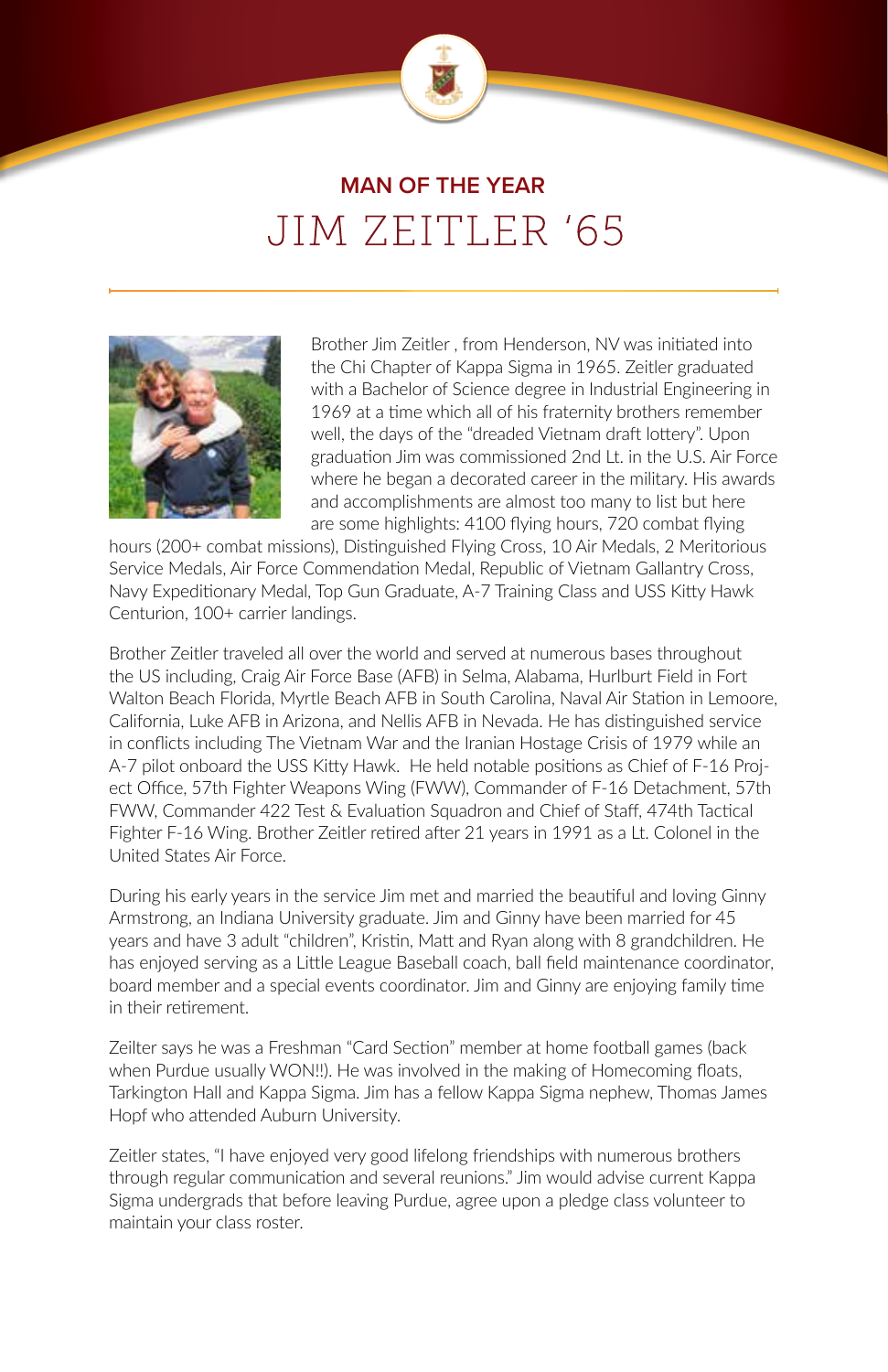

### **HALL OF FAME** JACK ROZWAT '80



Brother Jack Rozwat, from Winfield, IL was initiated into Kappa Sigma in 1980. Rozwat was very involved in the Chi Chapter and served in multiple officer positions including Grand Scribe, Rush Chairman and Social Chairman.

Brother Rozwat graduated with a BSEE from Purdue University in 1983 and continued his education by earning a MBA from University of Chicago in 1988.

While at Purdue he was a Member of Navy ROTC Unit 1979-81, Selected for Fessenden-Trott ECE Scholarship 1981-1983 named after Purdue's first EE Professor and department head. With all of those activities he graduated Purdue EE School w/highest distinction.

Rozwat was a member of Purdue Recruiting Team at Hewlett-Packard (1985-2000) and recruited dozens to join HP over that period. In 1983 he started working for Hewlett-Packard as a Sales Engineer, District Sales Manager and a Regional Sales Manager through 2000. While at Hewlett Packard he was honored in 1990 by election to the Hewlett Packard Presidents Club which represents the prestigious top 1% globally. In 2001-2014 Rozwat was working for Agilent Technologies as the Regional Sales Manager, VP WW EMT Sales. In 2014 Rozwat took a new opportunity with Keysight Technologies as the Director of Field Operations and he continues there today.

Rozwat continues in leadership positions representing his industry by serving as a Board Member from 2004-Present on the IPC/SMEMA council. IPC is largest global industry association that represents those involved in electronics board level manufacturing. SMEMA council is comprised of industry leaders from a cross section of top suppliers across the Industry. Community involvement and giving of his time also continue to be integral part of his life. A few of the organizations he is committed to are, Gary Memorial United Methodist Church where he has served as Chairmen of Endowment Board from 2010–present.

He has been a board member from 2014-present for Christmas Sharing of Wheaton/Warrenville, this is a charity organization that coordinates assistance for over 1000 local community families in need during the holiday season. Families are sponsored through local school district and care provided by a coalition of 8 local churches.

For past 10+ years Rozwat has organized an Alumni get together every other year for brothers who graduated in early 80s at West Lafayette Campus.

Some of the best advice that Rozwat would like to give to undergrads would be, "First and foremost - it was a place I gained lifelong friends that in many ways feel like extended family - AEKDB! Although you may not see them often - you can quickly re-establish those bonds based on those years spent together at 308 North Street. I also think I learned invaluable lessons in what I would call "virtual leadership" at Chi. Virtual leadership is all about getting others to follow you even though they are not in your direct "chain of command". Working for larger public companies with complex matrix organization structure "virtual leadership" has proved invaluable. Finally - I met my wife of 33+ years at Purdue through my Chi Social chairman role - she was the Delta Gamma Social Chairman!" Serving as the Social Chairman for the Chi chapter has proved to be one of the most significate impacts to Brother Rozwat's future. He has 6 children and 2 grandchildren with his wife, Lisa. They are elated to have a Chi Chapter Kappa Sigma son Mitch Rozwat (2013).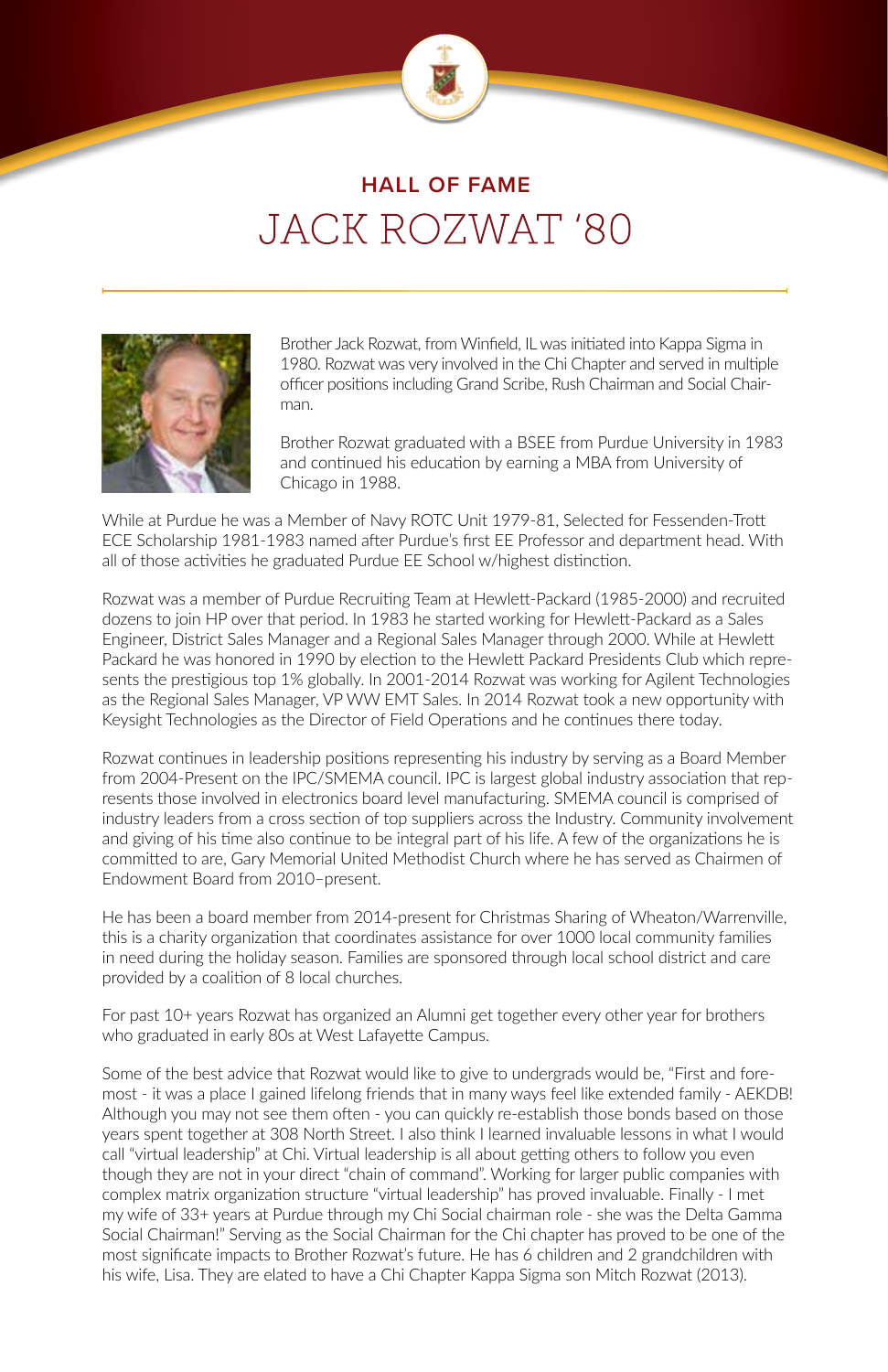

## HALL OF FAME

### **2018** Jack Rozwat '80

**2017** James C. Cloyd III '67

**2016** Rich Adams II '83

**2015** John Thatcher '67

**2013** Mike Cline '84

**2012** Sam Zimmerman '67

### **2011**

Kent Pierce '51 Matt Brozovic '82 Tim Gonderman '83

### **2010**

Seth Bogin '00 Conrad Hammond '00 James Shively '00

#### **2009**

Adam Fisher '59 Michael Pursley '65 Brad Edwards '83 (2004 Inductee)

#### **2008**

Joel Bates '53 Roger Mayes '66

### **2007**

Dean Spencer '53

Dale Kramer '58 Frank Caputo '66

#### **2006**

Charles Aldag '52 Sam Smith '58 David Robinson '68 Don Dunbar '81

### **2005**

Mike Gray '54 Dwight Abbott '55 Bob Worrell '66 Jeff Minner '81

### **2004**

Allen Dickason '70 Bradley Edwards '83 Michael Griffin '90

**2003** Ben Mottleson '45

### **2002**

Daniel Evans '49 Charles Benner '66 David Derrick '66 Samual Rich Tiller '83

#### **2001**

Gene Grotnes '48 Bill Schulenberg '48 John Haimbaugh '52 John McCammon '62

### **2000**

Robert Jones '61 Charles Marshall '61 John Prentice '66

### **1999**

Robert Landis '30 James Hunter '54 Walt Richey '54 Bruce Storm '56 Eric Wenaas '59 Michael Zachary '67 Michael Eskew '68 Jan King '68

### **1998**

John Feinler '47 Jack Houston '50 Kenneth Appel '54 Robert Schweikher '55 Alan Crebo '60 Walter Myers '61 Ronald Yara '66 Steven Beering '85

### **1997**

Elmer Oliphant '11 George Goodwin '27 James Hill '31 George Burnell '33 Robert Keim '39 Byron Anderson '45 Lloyd Zickert '45 Richard Freeman '47 Robert Covalt '50 Walt Houston '51 Jerry Albrecht '54 Gordon Binder '54 Kenneth Bishop '54 Daniel Meyer '55 Russell Maier '56 William Topercer '58 Robert Sorensen '60